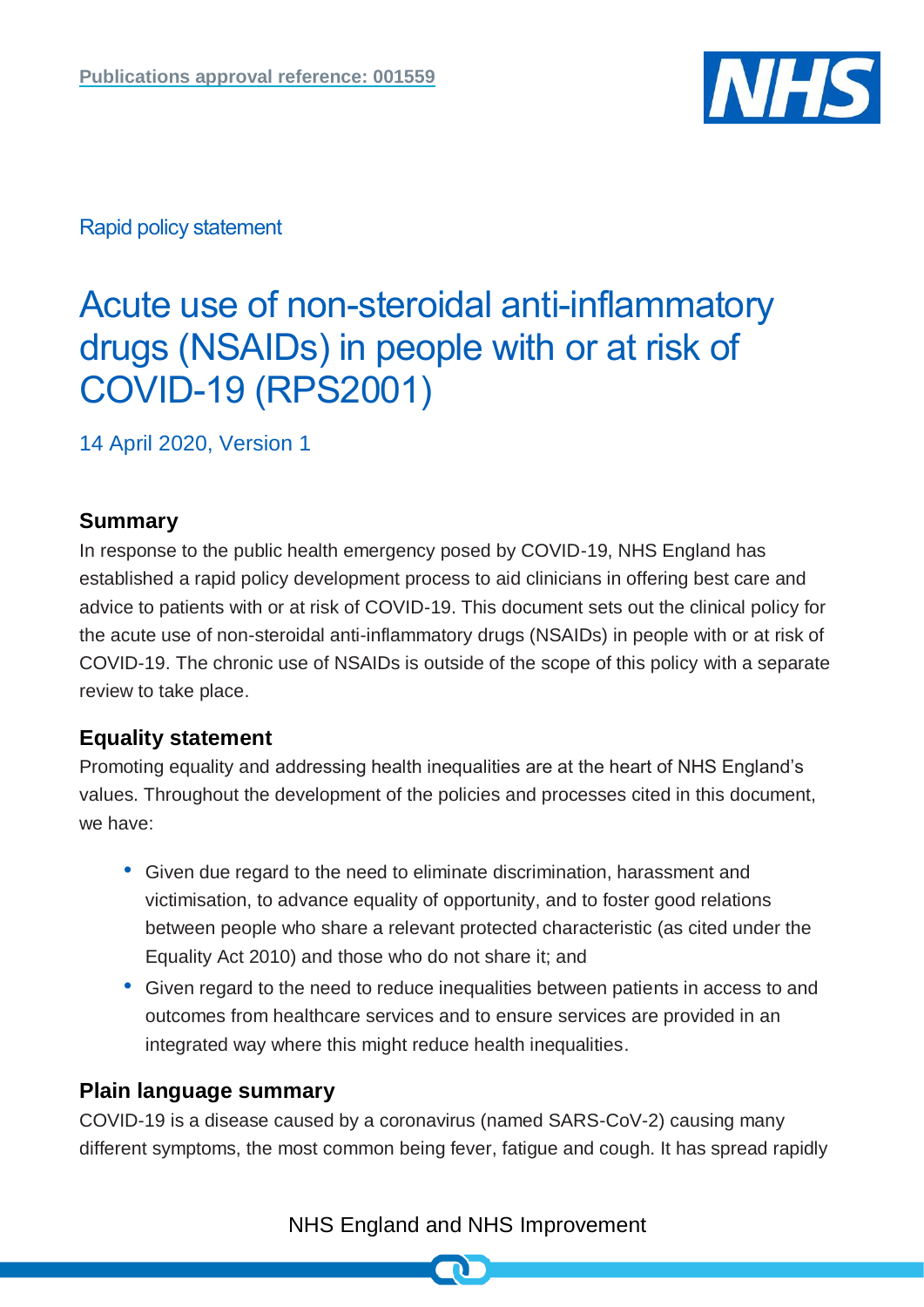throughout the world, with countries imposing a range of restrictions on daily life to help reduce the spread of the disease.

Non-steroidal anti-inflammatory drugs (NSAIDs) are a class of medications typically used to treat pain, fever and inflammation. There are a number of different NSAIDs: some are prescription-only, and others are available over-the-counter to the public (such as ibuprofen). There have been some reports of possible adverse effects of the use of NSAIDs in acute respiratory tract infections more generally, which has led to suggestions to use paracetamol preferentially for fever/pain in such situations. There is currently no evidence that the acute use of NSAIDs causes an increased risk of developing COVID-19 or of developing a more severe COVID-19 disease.

When patients, carers or healthcare professionals are starting treatment for fever and/or pain in patients (adults or children) with confirmed or suspected COVID-19, all treatment options should be considered and selected based on the greatest benefit compared to potential harms using each medicine's product information. If used, the lowest effective dose of NSAID should be used for the shortest period required to control symptoms. This is in line with the European Medicines Agency (EMA) statement on the 18 March 2020 (European Medicines Agency, 2020).

The long-term use of NSAIDs is outside of the scope of this policy, with the intention to undertake a separate review. The current advice for patients taking long-term NSAIDs for chronic conditions from the EMA and CAS alert is to continue this treatment, which may require re-assessment of medication should COVID-19 infection arise.

# **Overview**

#### **The condition**

As of 24 March 2020, over 300,000 people globally and 8,077 in the United Kingdom have developed COVID-19 (World Health Organization (WHO), 2020a), a disease caused by a novel coronavirus (SARS-CoV-2) which emerged in Wuhan, China in December 2019. Other diseases caused by coronaviruses include severe acute respiratory syndrome (SARS), Middle East respiratory syndrome (MERS) as well as the common cold. It has caused a fastmoving public health crisis globally, as countries impose a range of restrictions on daily life to contain the spread of disease. COVID-19 manifests as a respiratory illness, of widely varying clinical severity. The most common symptoms are fever and cough. At the most severe end of the spectrum it results in severe pneumonia with the need for mechanical ventilation and can result in death. Patients are offered best supportive care, with no known effective antiviral medication currently identified (WHO, 2020b).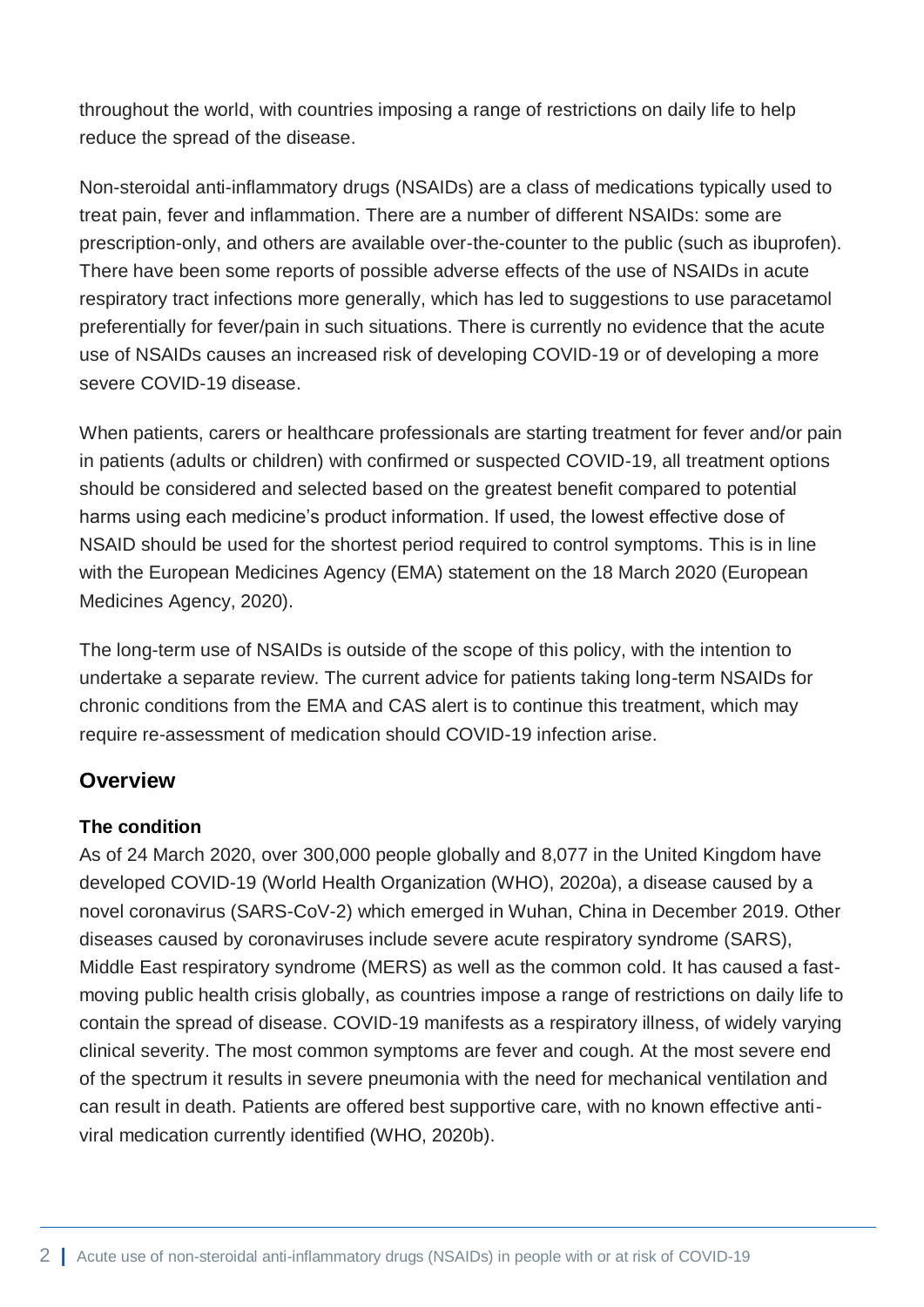#### **Intervention**

Non-steroidal anti-inflammatory drugs (NSAIDs) are a class of medications which act as inhibitors of COX-1 and COX-2 enzymes and so lead to a reduction in production of prostaglandins. Prostaglandins are key mediators in pain, fever, inflammation and swelling whilst also playing a key role in gastric protection and haemostasis. Some are non-selective COX inhibitors (ibuprofen, naproxen, indometacin) whilst others are selective COX-2 inhibitors (etoricoxib, celecoxib), which more specifically target prostaglandins which mediate pain and inflammation.

Ibuprofen is available over the counter and is commonly used for pain and fever in acute illness in both adults and children. It is also used in chronic inflammatory conditions such as rheumatoid arthritis and juvenile idiopathic arthritis. Other NSAIDs are prescription-only medications which are used for acute and chronic pain.

The major adverse effects of non-selective COX inhibitors such as ibuprofen include increased risk of gastric and oesophageal ulceration, while chronic use can lead to an increased risk of thrombotic events such as myocardial infarction and stroke. A link has been noted between ibuprofen use and increased severity of skin disease in varicella infections, including chickenpox and shingles, therefore NICE Clinical Knowledge Summaries CKS advise against the use of ibuprofen in these patients (Gould 2013). NSAIDs may also exacerbate or precipitate bronchospasm in patients with asthma and are contraindicated in this group of patients.

#### **Clinical problem**

This is a rapidly evolving pandemic globally, with countries facing different stages of the spread of disease, and therefore there is limited published information about the disease course, vulnerable populations and mortality rate. Data available, particularly from China, suggest that people over the age of 70 and those with comorbidities are most at risk of critical care admission and death (Chen et al. 2020). Children and young people appear to be less affected by the virus, with low numbers of deaths and critical care admissions in this age group (Lu *et al*. 2020).

On the 14<sup>th</sup> March 2020 the French Health Ministry issued guidance (Ministère des Affaires Sociales et de la Santé, 2020, 2020-REC-12) to avoid the use of anti-inflammatory medications including ibuprofen for treatment of the symptoms of coronavirus, due to an apparent observed worsening in the severity of disease in patients taking antiinflammatories. Due to these concerns the Medicines and Healthcare products Regulatory Agency (MHRA) issued a central alerting system (CAS) on 17<sup>th</sup> March 2020 (MHRA, 2020, CEM/CMO/2020/010) alert to advise against the use of ibuprofen in patients with confirmed or suspected COVID-19, whilst acknowledging we have limited evidence of the safety of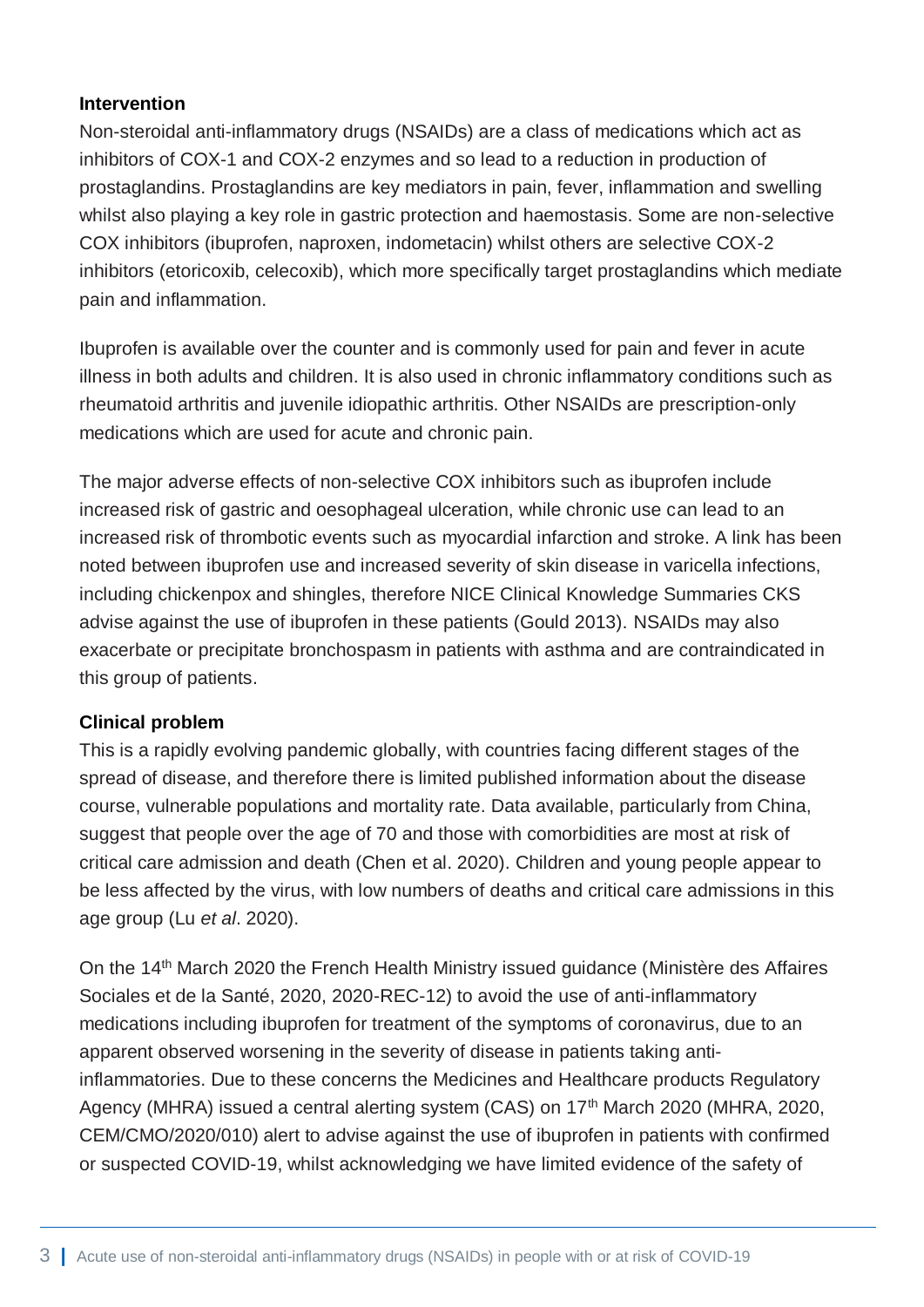ibuprofen in these patients. On the 18th March 2020, the WHO posted on social media that it does not recommend against the use of ibuprofen.

### **Evidence summary**

This evidence review aimed to assess the best available evidence to determine whether there is any increased risk of developing COVID-19 in people using NSAIDs acutely, and whether using NSAIDs acutely can lead to an increased risk of developing more severe symptoms of COVID-19..

A literature search identified 156 references, which were screened using their titles and abstracts. Thirteen references were obtained and assessed for relevance; however, none were suitable for inclusion. This means that no evidence from published scientific studies was found to determine whether acute use of NSAIDs is related to increased risk of developing COVID-19 or increased risk of a more severe illness.

At this time, policy decisions on whether NSAIDs should be used for treating symptoms of COVID-19 will need to take into account data extrapolated from studies involving the use of NSAIDs for other acute respiratory tract infections, together with pharmaco-epidemiological studies.

Concerns over using NSAIDs for COVID-19 were raised by the French Health Ministry after 4 people with COVID-19 and no underlying health problems reportedly developed serious symptoms after using these medicines [\(Day 2020\)](https://www.bmj.com/content/368/bmj.m1086.full). On 14 March 2020, the French Health Minister issued advice to avoid using NSAIDs for COVID-19 based on a [2019 evaluation](https://www.ansm.sante.fr/S-informer/Points-d-information-Points-d-information/Anti-inflammatoires-non-steroidiens-AINS-et-complications-infectieuses-graves-Point-d-Information) by [the French National Agency for Medicines and Health Products Safety,](https://www.ansm.sante.fr/S-informer/Points-d-information-Points-d-information/Anti-inflammatoires-non-steroidiens-AINS-et-complications-infectieuses-graves-Point-d-Information) which suggested that infection due to chickenpox (varicella) and some bacterial infections could be made worse by ibuprofen and ketoprofen.

On 18 March 2020, the EMA issued a [press release](https://www.ema.europa.eu/en/news/ema-gives-advice-use-non-steroidal-anti-inflammatories-covid-19) stating there is currently no scientific evidence establishing a link between ibuprofen and worsening of COVID‑19. The EMA is monitoring the situation closely and will review any new information that becomes available on this issue in the context of the pandemic.

A CEBM review on [NSAIDs in acute respiratory infection](https://www.cebm.net/oxford-covid-19/nsaids-in-acute-respiratory-infection/) (not including COVID-19) concluded that NSAIDs do not significantly reduce total symptoms or duration of respiratory infections. Also, there are long-standing and well-recognised gastrointestinal and renal safety concerns with all NSAIDs, and evidence confirming an increased risk of cardiovascular events with many NSAIDs, including COX-2 inhibitors and some traditional NSAIDs such as diclofenac and high-dose ibuprofen (2,400 mg daily or more).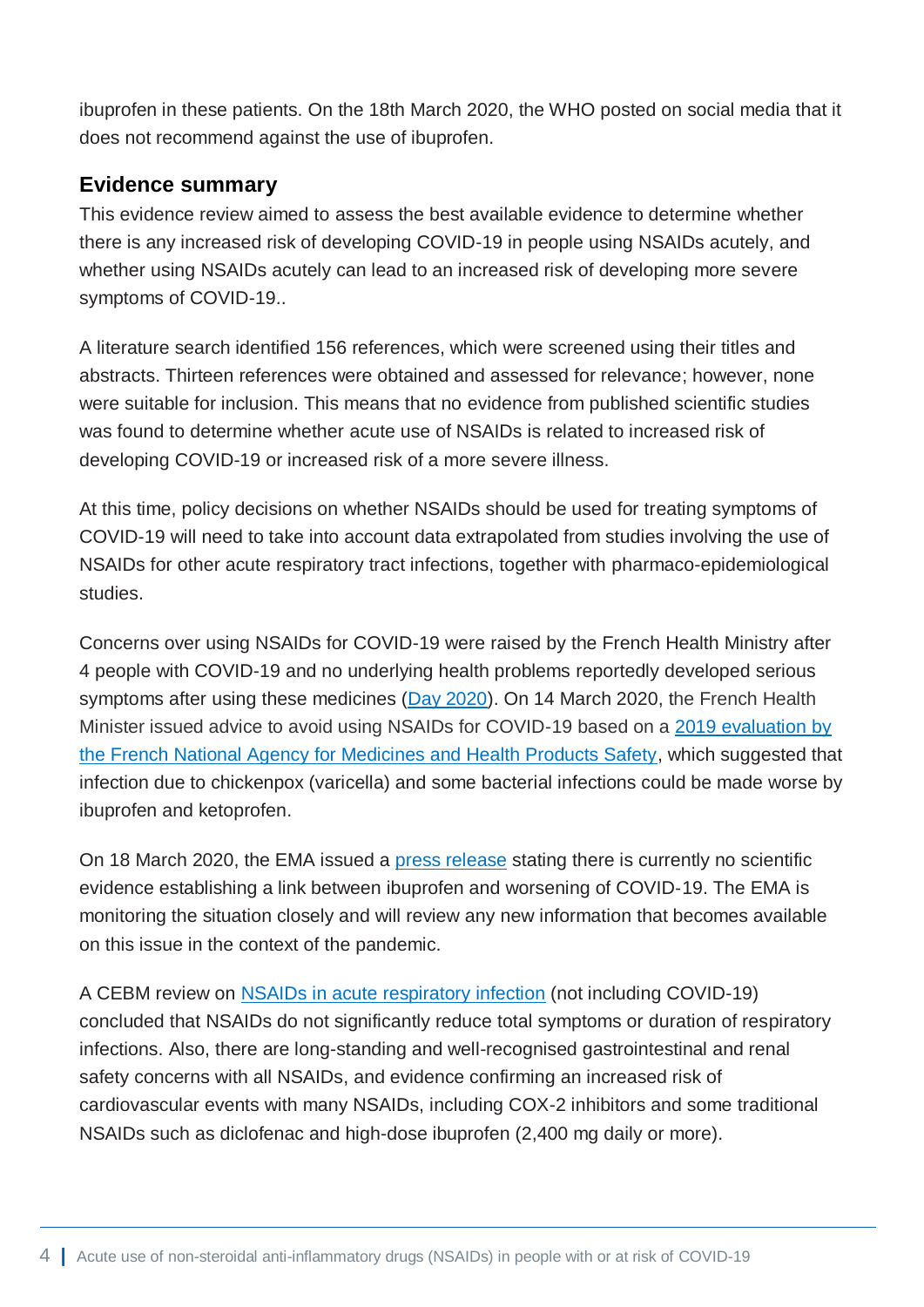The CEBM advises that there is a need for caution when using NSAIDs for acute respiratory infections. Pre-existing medications and conditions need to be considered when deciding whether to use NSAIDs for symptomatic acute respiratory infections. Clinicians should follow advice in the **BNF** and the NICE Clinical Knowledge Summary on issues around prescribing [NSAIDs.](https://cks.nice.org.uk/nsaids-prescribing-issues) When considering an NSAID, individual risk factors for adverse effects should be taken into account, including any contraindications, drug interactions, medical history, and any monitoring requirements. The lowest effective dose of an NSAID should be used for the shortest period required to control symptoms and the need for long-term treatment should be reviewed periodically. The [MHRA advises](https://www.gov.uk/drug-safety-update/high-dose-ibuprofen-2400mg-day-small-increase-in-cardiovascular-risk) that naproxen and low-dose ibuprofen (up to 1,200 mg per day) are considered to have the most favourable thrombotic cardiovascular safety profiles of all NSAIDs.

The [EMA advises](https://www.ema.europa.eu/en/news/ema-gives-advice-use-non-steroidal-anti-inflammatories-covid-19) that, when starting treatment for fever or pain in COVID-19, patients and healthcare professionals should consider all available treatment options, including paracetamol and NSAIDs. Each medicine has its own benefits and risks which are reflected in its product information, and which should be considered along with EU national treatment guidelines, most of which recommend paracetamol as a first treatment option for fever or pain. In line with EU national treatment guidelines, patients and healthcare professionals can continue using NSAIDs (like ibuprofen) as per the approved product information. Current advice includes that these medicines are used at the lowest effective dose for the shortest possible period. Patients who have any questions should speak to their doctor or pharmacist. There is currently no reason for patients taking ibuprofen to interrupt their treatment. This is particularly important for patients taking ibuprofen or other NSAIDs for chronic diseases.

In summary, the available evidence suggests that, although the anti-inflammatory effects of NSAIDs reduce acute symptoms (such as fever), they may either have no effect on, or worsen, long-term outcomes, possibly by masking symptoms of worsening acute respiratory tract infection. Further evidence is needed to confirm this, and to determine whether these results also apply to infections such as COVID-19.

#### **Recommendations and implications for clinical practice**

There have been some reports of possible adverse effects of the use of NSAIDs in acute respiratory tract infections more generally, which has led to suggestions to use paracetamol preferentially for fever/pain in such situations. There is currently no evidence that the acute use of NSAIDs causes an increased risk of developing COVID-19 or of developing a more severe COVID-19 disease.

When patients, carers or healthcare professionals are starting treatment for fever and/or pain in patients (adults or children) with confirmed or suspected COVID-19, all treatment options should be considered and selected based on the greatest benefit compared to potential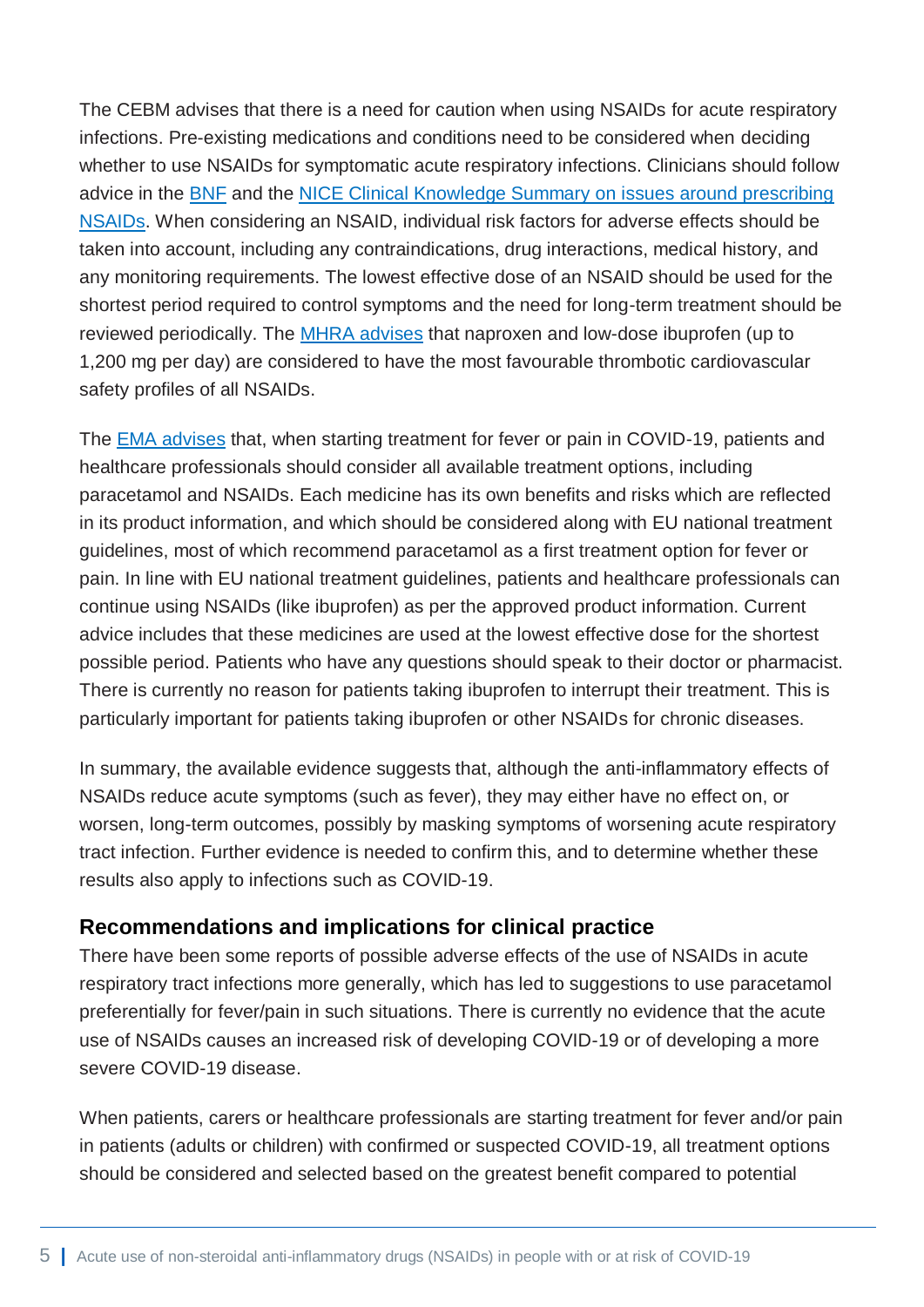harms using each medicine's product information. If used, the lowest effective dose of NSAID should be used for the shortest period required to control symptoms. This is in line with the European Medicines Agency (EMA) statement on the 18<sup>th</sup> March 2020 (European Medicines Agency, 2020).

The long-term use of NSAIDs is outside of the scope of this policy, with the intention to undertake a separate review. The current advice for patients taking long-term NSAIDs for chronic conditions from the EMA and CAS alert is to continue this treatment, which may require re-assessment of medication should COVID-19 infection arise.

# **Governance**

#### **Effective from**

This policy will be in effect from the date of publication.

#### **Policy review date**

This is a rapid policy statement, which means that the full process of policy production has been abridged: public consultation has not been undertaken.

This document will be reviewed when information is received which indicates that the policy requires revision.

# **Definitions**

| COVID-19                      | Refers to the disease caused by the severe acute<br>respiratory syndrome coronavirus-2 (SARS-CoV-2) virus.    |
|-------------------------------|---------------------------------------------------------------------------------------------------------------|
| <b>Mechanical ventilation</b> | A life support treatment which helps people breathe when<br>they are not able to breathe enough on their own. |

#### **References**

Chen, N., Zhou, M., Dong, X., Qu, J., Gong, F., Han, Y., Qiu, Y., Wang, J., Liu, Y., Wei, Y., Xia, J., Yu, T., Zhang, X., Zhang, L. (2020) Epidemiological and clinical characteristics of 99 cases of 2019 novel coronavirus pneumonia in Wuhan, China: a descriptive study. Lancet. 395(10223): 507-513.

European Medicines Agency (EMA) (2020) EMA gives advice on the use of non-steroidal anti-inflammatories for COVID-19. Accessed online. Available at [https://www.ema.europa.eu/en/news/ema-gives-advice-use-non-steroidal-anti](https://www.ema.europa.eu/en/news/ema-gives-advice-use-non-steroidal-anti-inflammatories-covid-19)[inflammatories-covid-19.](https://www.ema.europa.eu/en/news/ema-gives-advice-use-non-steroidal-anti-inflammatories-covid-19) Accessed on 25 March 2020.